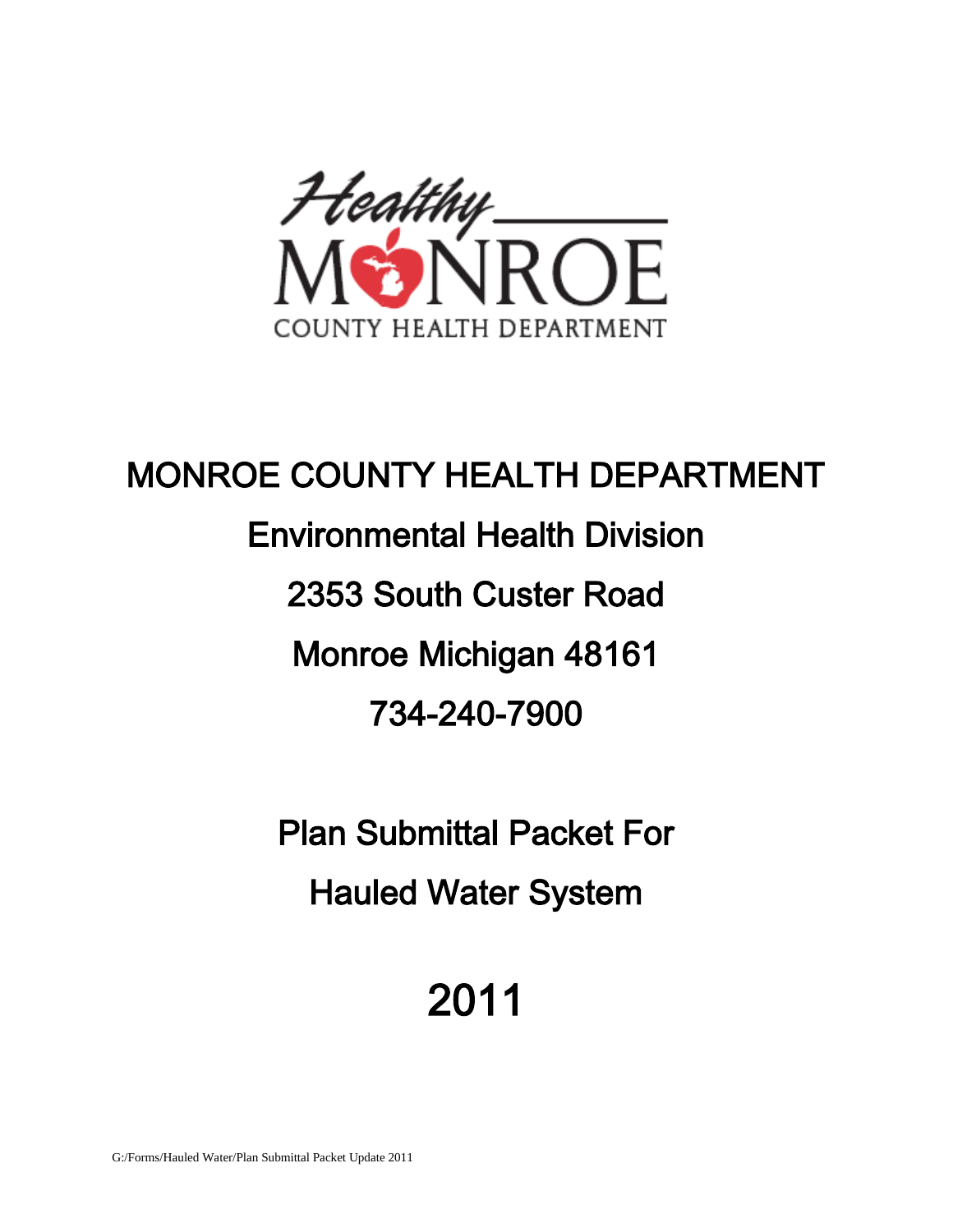

# **Hauled Water System Plan Submittal Instructions**

Please submit your plan review package to the Monroe County Health Department. All of the following items must be completed and compiled into a single package or the plan review may get delayed as additional material is requested. For further information, see the plan submittal packet for Hauled Water Systems.

### **1. Application**

### **2. The necessary plan review fee**

- **3. Completed Hauled Water System Plan Review Worksheet**
	- Worksheet and guidance manual copies are available from the Monroe County Health Department.

## **4. Two Complete sets of plans**

- Provide scaled plans  $(1/4)$  per foot is a normal, easy to read scale).
- Show the proposed layout, with all components of the hauled water storage system identified. (See examples in plan submittal packet).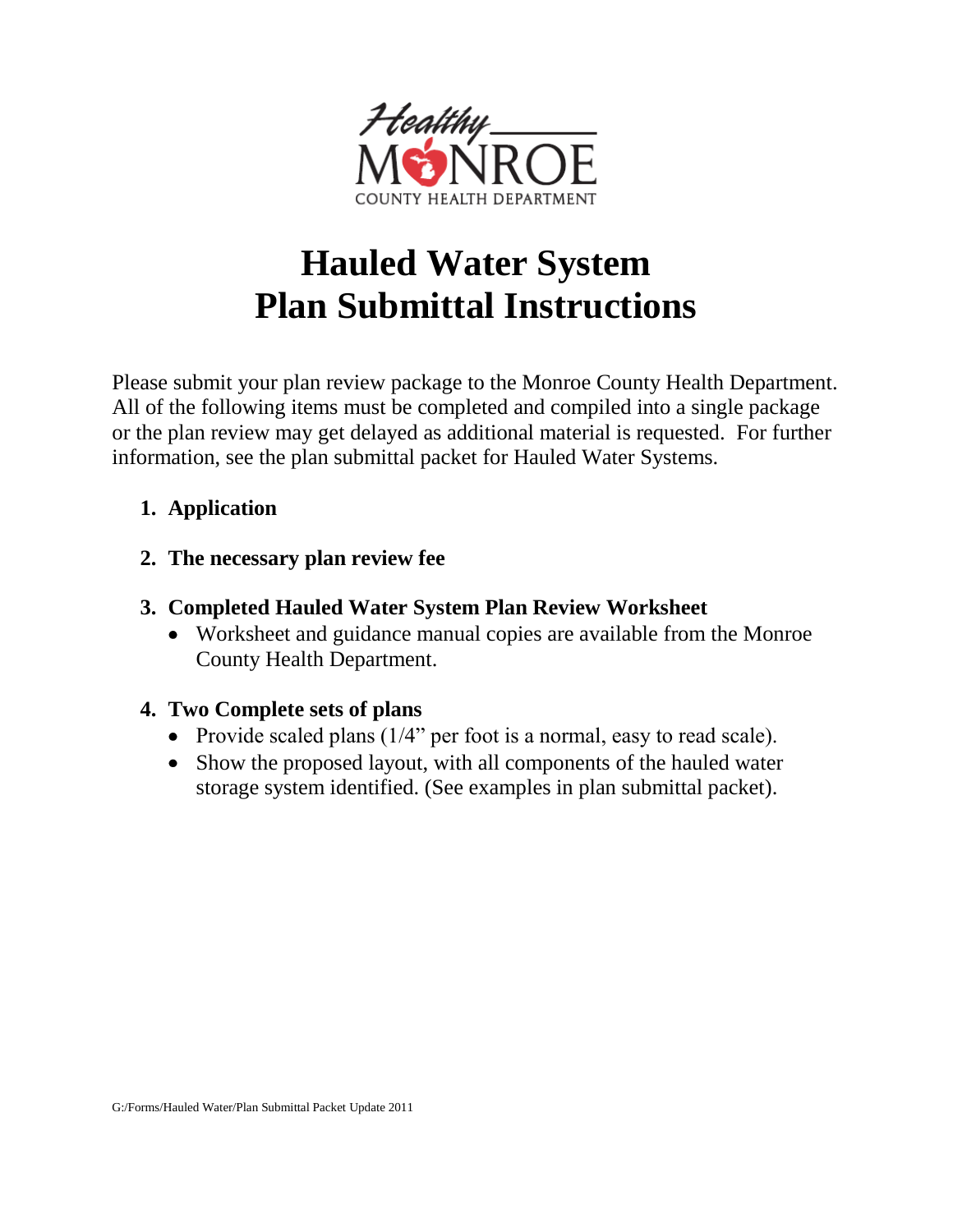

# Hauled Water System Plan Review Process

- 1. New residential single or two family dwelling requesting the use of an approved alternate water source.
- 2. Request for Deviation Form completed. Obtain plan review application package.
- 3. Submit plans and completed worksheet, review conducted by LHD.
- 4. Provide additional information, if requested.
- 5. Plan Approval.
- 6. Property owner files affidavit with Register of Deeds Office.
- 7. Hauled water system permit issued by the Monroe County Health Department.
- 8. Construction Begins.
- 9. Approved plans kept on-site during construction. Revisions to approved plans must be submitted in writing and approved by the Monroe County Health Department
- 10. Monroe County Health Department construction inspection
- 11. Copy of a contract with a licensed water hauler is submitted to the Monroe County Health Department.
- 12. Alternate Water Supply Approved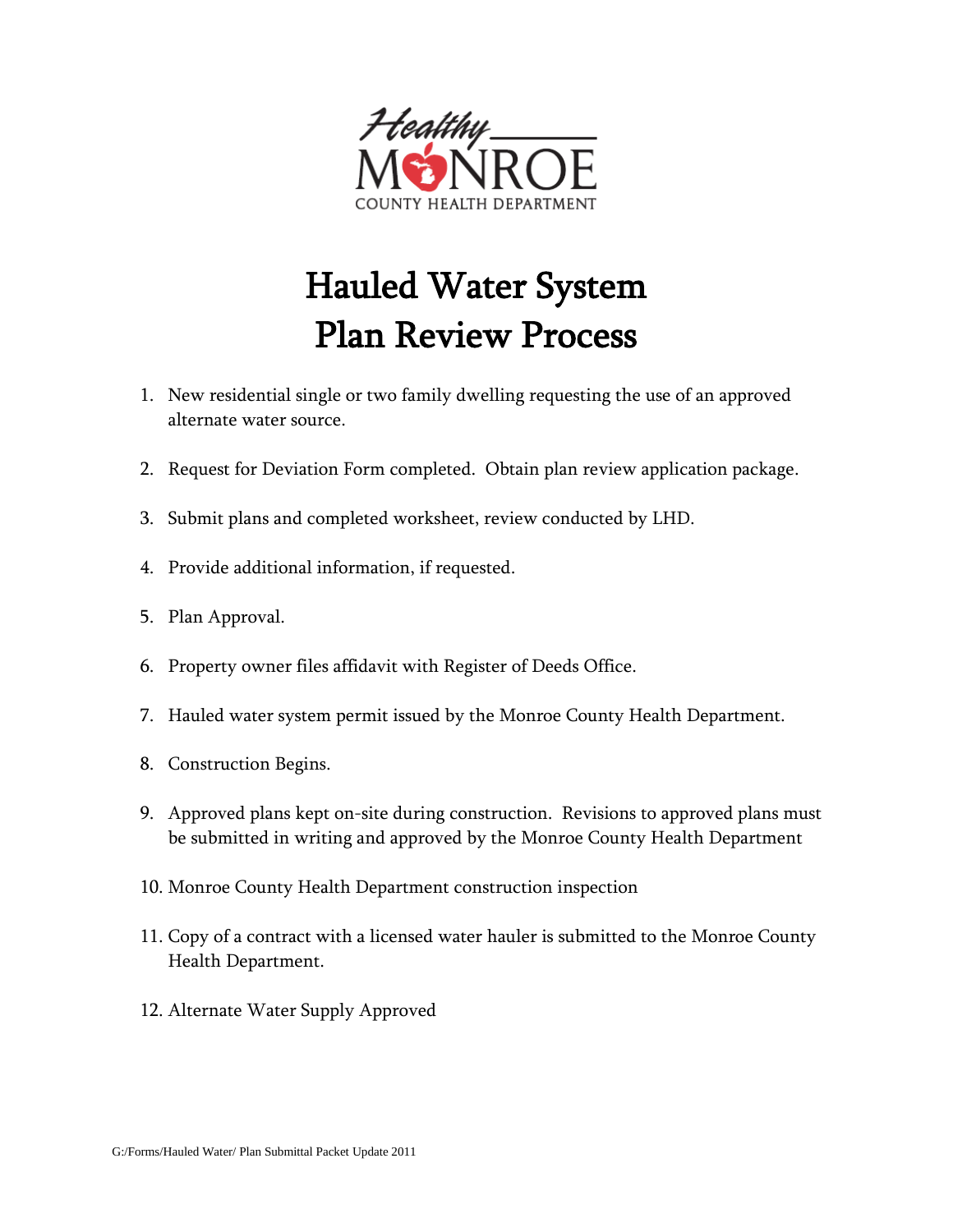

## **Hauled Water System Plan Review Worksheet**

| Phone Number: The Second Second Second Second Second Second Second Second Second Second Second Second Second Second Second Second Second Second Second Second Second Second Second Second Second Second Second Second Second S | $\sqrt{10}$ Township: |
|--------------------------------------------------------------------------------------------------------------------------------------------------------------------------------------------------------------------------------|-----------------------|
|                                                                                                                                                                                                                                |                       |

#### Bulk Storage tank Materials:

#### Choose what type of tank will be installed:

- $\triangleright$  \*Plastic………………Size in Gallons\_ \*(Must meet FDA Regulations 21 CFR 177.1520 or ANSI.NSF Standard 61)
- $\triangleright$  Stainless Steel………Size in Gallons
- ▶ Galvanized Steel……Size in Gallons
- > Fiber glass...............Size in Gallons

#### Sizing

It is recommended that the daily water usage be based upon the 150 gallons per day for the first bedroom and 100 gallons per day for each additional bedroom. With a minimum of 50% extra storage capacity. Tank should be sized based on availability of delivery. Recommended minimum of 3-day storage capacity.

#### Location:

 $Location:$ 

- **Shall be in an area not subject to freezing conditions.**
- **Located in a clean dry environment.**
- Shall be accessible for general maintenance and repair.
- **Properly isolated from contamination sources.**
- Accessible for inspection.
- Shall be above grade in an approved building or basement.

#### Pump:

| Type          |  |
|---------------|--|
| Manufacturer  |  |
| Pump Capacity |  |